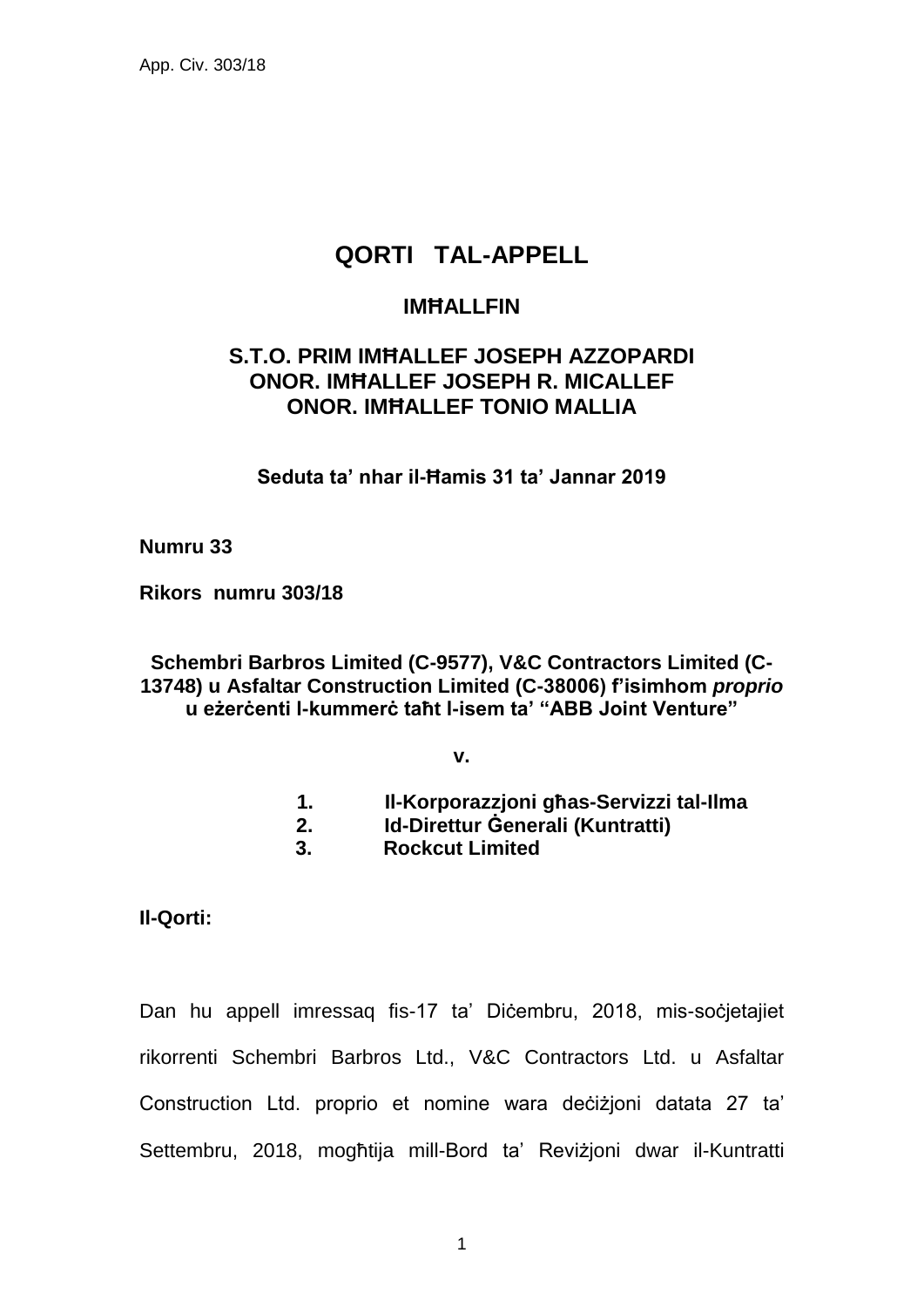Pubblići (minn hawn 'il quddiem imsejjaħ "il-Bord") fil-każ li għandu riferenza CT 3026/2018 (każ numru 1210).

Dan il-każ huwa marbut ma sejħa għall-offerti li ħarġet il-Korporazzjoni għas-Servizzi tal-Ilma għal "*trenching and pipelaying works for the second class water (new water) distributor network in Mellieħa and Mġarr*". Għal dan il-kuntratt intefgħu erba' offerti u peress illi t-*tender* kienet maqsuma fi tliet *lots*, ġie rakkomandat illi *lot* 1 u 2 jingħataw lissocieta` Rockut Ltd, u *lot* 3 lis-societa` Bonnici Bros Services Ltd. Issoċjetajiet rikorrenti oġġezzjonaw bl-għoti tar-rakkomandazzjoni tażżewġ *lots* lis-soċjeta` Rockut Ltd. u ressqu appell quddiem il-Bord. Dan il-Bord b'deċiżjoni tas-27 ta' Settembru, 2018, ċaħad l-appell u kkonferma d-deċiżjoni tal-Awtorita` kontraenti. Il-Bord ordna, pero` li d-depożitu mħallas għal dak l-appell jiġi rifus lis-soċjetajiet appellanti.

Id-deċiżjoni tal-Bord hija s-segwenti:

"This Board,

"having noted this Objection filed by ABB Joint Venture, (hereinafter referred to as the Appellants), on 18 August 2018, refers to the contentions made by the same Appellants with regards to the award of Tender of Reference CT 3026/2018 (Lots 1 and 2) awarded by the Water Services Corporation, (hereinafter referred to as the Contracting Authority), listed as Case No 1210 in the records of the Public Contracts Review Board.

"Appearing for the Appellant: Dr Massimo Vella

"Appearing for the Contracting Authority: Dr Daniela Attard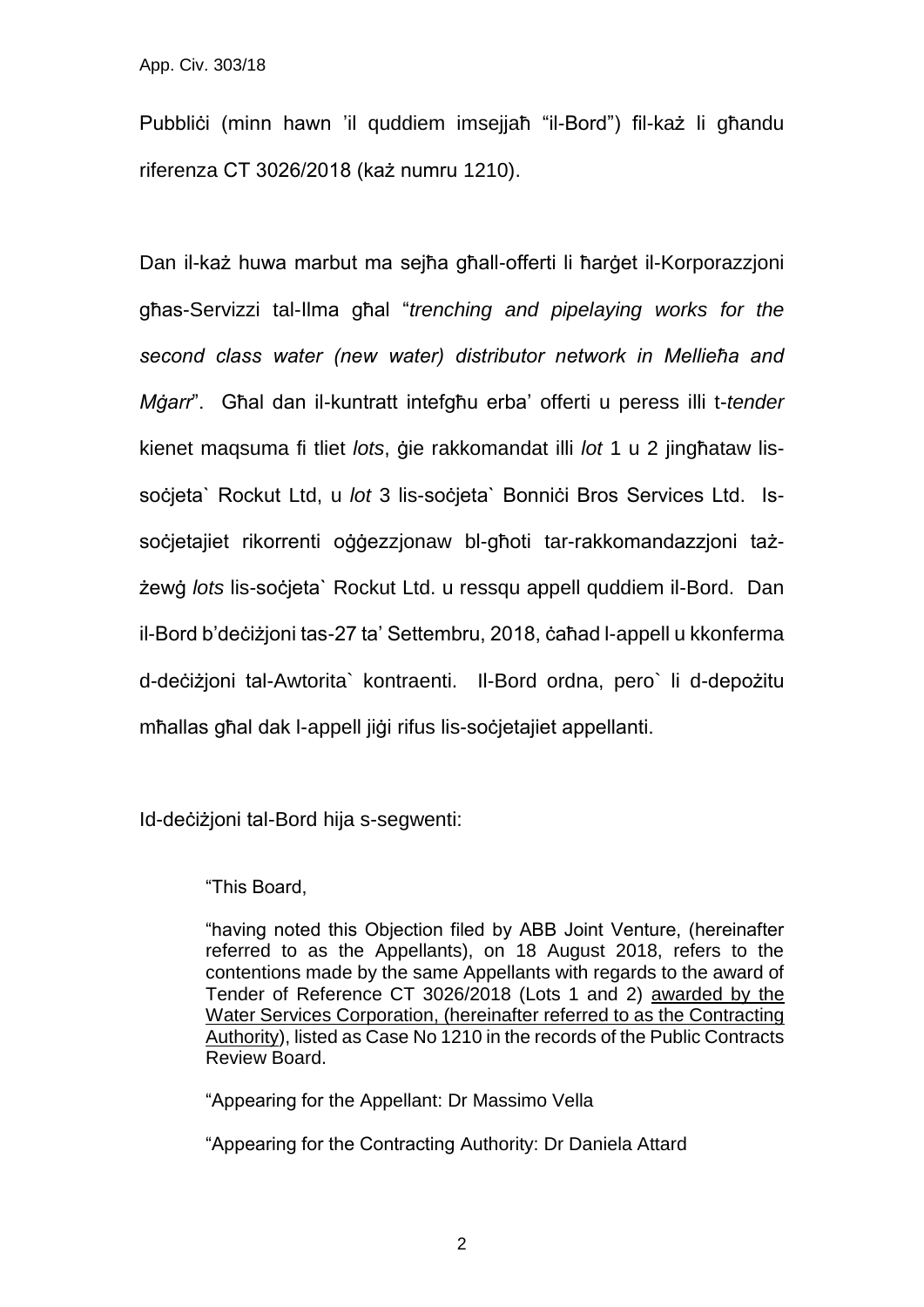#### "Whereby,

"a) the Appellants' main objection refers to the fact that one of the Bidders was awarded two lots, when clause 9.2 of section 1 of the tender document, stipulates that "*only one lot can be awarded to any particular tenderer*."

"This Board has also considered the Contracting Authority's verbal submissions during the Public Hearing held on the 18<sup>th</sup> September 2018, in that:

"a) The Water Services Corporation insists that it has strictly abided by all the conditions laid out in clause 9.2 of section 1 of the tender document. The Contracting Authority also contends that the Appellants' offer was discarded simply due to the fact that the quoted price was too expensive and well over the estimated value.

"This same Board has also noted the testimony of the witness, namely Eng. Anthony Muscat, Secretary, Evaluation Committee, who was duly summoned by the Public Contracts Review Board.

"This Board after having examined the relevant documentation to this appeal and heard submissions made by the parties concerned, opines that the issue which should be considered, is the application of clause 9.2, section 1 of the tender document.

"1. Clause 9.2 of the tender document states that:

""*Only one (1) Lot can be awarded to any particular tenderer. The tenderer whose offer is the cheapest fully compliant offer in more than one lot, will be automatically given the lot with the highest value. The same procedure shall be adopted for the second cheapest and this shall be applied until all available lots have been assigned. In the event that there are less recommended bidders than the available lots, the procedure identified above shall start again with the cheapest technically compliant bids available until all lots have been awarded*.""

"This clause strictly stipulates the procedural formula which must be applied for the award criteria. It conditions the number of lots which can be awarded to any one bidder and provides remedies in the event that there are less compliant bidders than lots available. The first condition imposed by this clause is that a bidder can only be awarded one lot. In this particular case, this Board notes that this condition was applied during the evaluation process but there arose a situation where there were less compliant bidders than the available lots to be awarded. Again, this clause provides a remedy for such a situation, in that, the procedure would start again, for the remaing lots, selecting the remaining cheapest technically compliant bid, so that all the lots will be awarded. In this regard, the situation ended up by having Lot 1 still available, after the two compliant Bidders were awarded Lots 2 and 3 respectively, thus both Rockcut Limited and Bonnici Brothers Services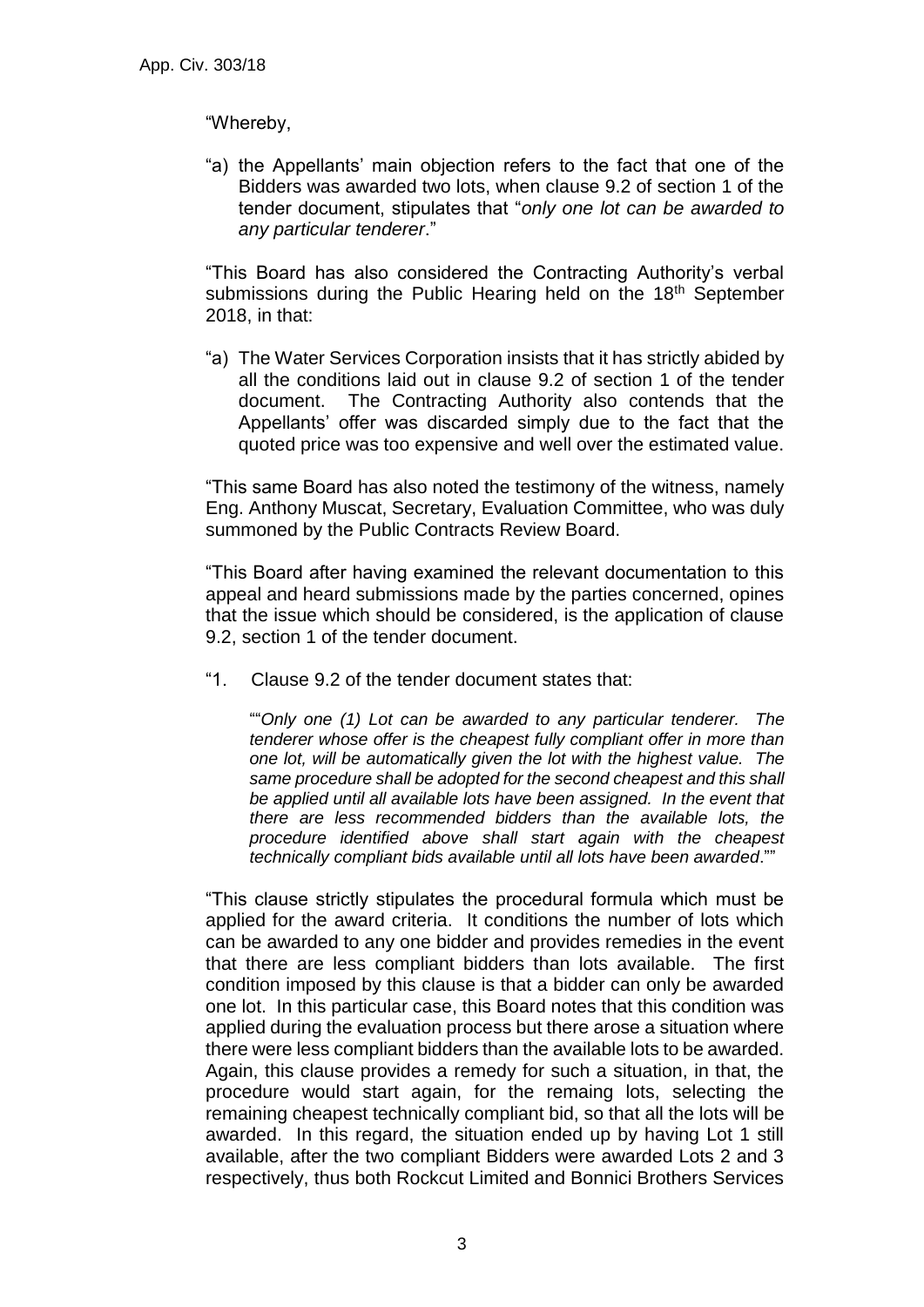Limited were awarded one Lot each. During the second phase of the selection and award process for Lot No 1, the remaining offers ranked as follows:

| <b>Rockcut Limited</b>                   | €1,254,808 |
|------------------------------------------|------------|
| <b>Bonnici Brothers Services Limited</b> | €1,633,611 |
| <b>ABB Joint Venture</b>                 | €2,024,754 |

"It is quite obvious that the cheapest compliant bid was that of Rockcut Limited and in accordance with clause 9.2 of section 1, the Evaluation Committee carried out their evaluation process in a just and transparent manner. At the same instance, this Board notes that the chosen offer for Lot No 1 exceeded the estimated value by  $\epsilon$  31,000, which is considered as reasonable, whilst the offer submitted by ABB Joint Venture was correctly deemed to be well over the estimated value. In this regard, this Board opines that the Evaluation Committee carried out its duties in accordance with clause 9.2 of Section 1 of the tender document, in a just and fair manner.

"2. This Board strongly feels that the said clause 9.2 deserves amplification, in that, although the clause itself provides the procedural formulae to establish the award criteria, no details and conditions are stipulated in choosing the remaining available lot/s, in the event that there are less recommended bidders than lots available. In this regard, this Board would expect that the Evaulation Committee should be clearly guided to take into consideration whether the chosen offer, in such circumstances, is within the estimated value and if not; up to what extent such an offer is to be deemed reasonable. At the same instance, a provision in the same clause should also define when such offers for the remaining lots are to be cancelled. Such conditions should be included in the said clause so that prospective bidders are well aware of the award criteria, should the event arises, as happened in this particular case.

"With regards to ABB Joint Venture's contention in that, both their offer and the Recommended Bidder's offer were above the estimated value so that the tender for Lot 1 should be cancelled, this Board acknowledges the argument presented by the Appellants, however, this Board takes into account the fact that the chosen offer is only slightly more than the estimated value whilst the Appellants' offer is way above expectations. In this regard, this Board opines that due to the small difference that exists, the chosen offer is considered as a reasonable offer and the principle of proportionality applies in this case.

"3. This Board would also refer to the lack of submission of a "*Letter of Reply*" from the Corporation and in this regard, this Board regrets such an attitude from same. With regards to the "*Letter of Rejection*", this Board regretfully notes that the Contracting Authority did not submit the correct reason for disqualification of the Appellants' offer and, as had on many occasions, this Board expects an immediate response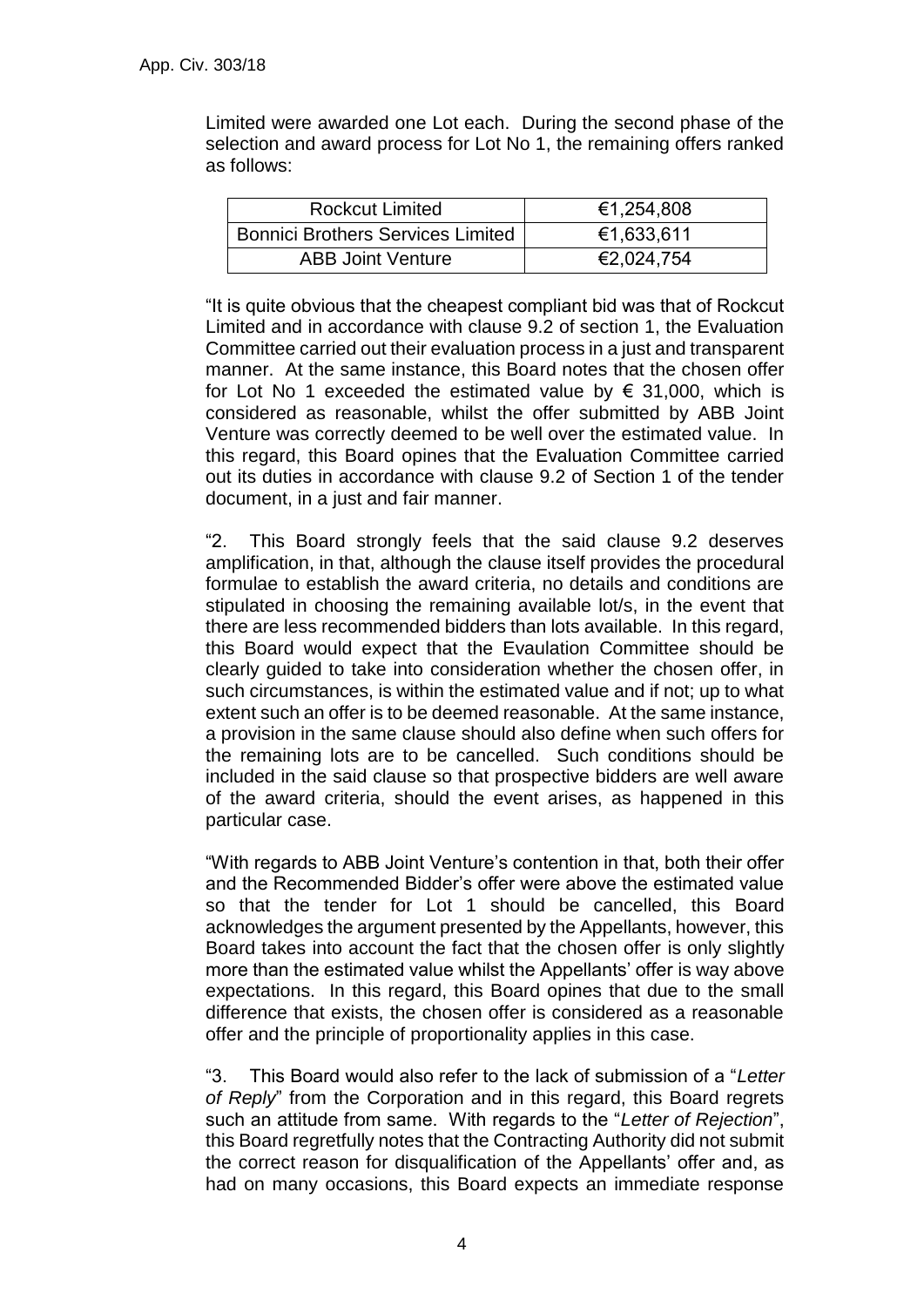and future corrective action from the Authority's end to oblige unsuccessful bidders with this mandatory requirement.

"In view of the above, this Board:

"i) does not uphold the contentions made by ABB Joint Venture;

"ii) upholds the decision of the Water Services Corporation in the award of Lot No 1;

"iii) instructs the Contracting Authority that, in future, in similar Tenders, will amplify clearly clause 9.2 of section 1 of the tender document to take into consideration the recommendations which this Board is proposing to avoid misinterpretation of the action to be taken by the Evaluation Committee, in the event that there are less recommended bidders than there are Lots available for award. Such procedural instructions should be clearly stipulated and included in Clause 9.2 of Section 1, in future tenders involving lots;

"iv) in view of the circumstances instigated by the subjective interpretation of clause 9.2, this Board recommends that the deposit paid by ABB Joint Venture should be fully reimbursed".

Is-Soċjetajiet rikorrenti issa qed jappellaw mid-deċiżjoni li ha l-Bord u

ressqu żewġ aggravji prinċipali: (i) waħda li skont ir-regolament 9.2 tat-

*tender*, "*only one lot can be awarded to any particular tender*" u (ii) li l-

Bord kien inkonsistenti meta aċċetta l-offerta ta' Rockut Ltd u ċaħad l-

offerta tagħhom meta ż-żewġ offerti kienu jeċċedu l-istima magħmula

mill-Awtorita` kontraenti.

Wara li semgħet it-trattazzjoni tad-difensuri tal-partijiet u rat l-atti kollha tal-kawża u d-dokumenti esebiti, din il-Qorti sejra tgħaddi għas-sentenza tagħha.

Ikkonsidrat: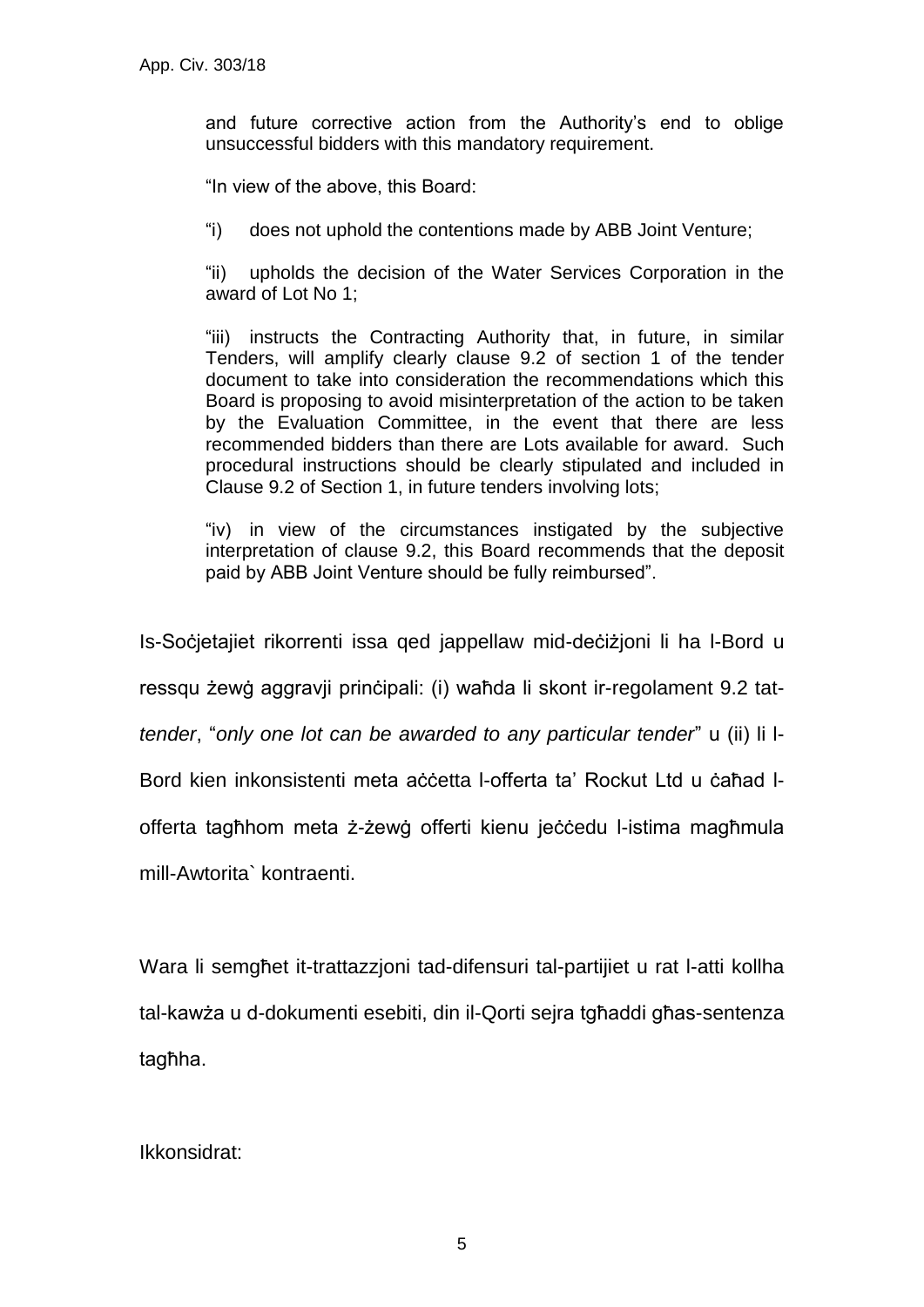Illi fil-kuntest tal-ewwel aggravju, ir-regolament in kwistjoni jgħid, hu veru, dak li jingħad qabel, iżda jkompli billi jipprovdi illi f'każ li jkun hemm anqas offerti rakkomandati milli *lots*, terġa' issir evalwazzjoni biex il-*lots* li jibqgħu jingħataw lil min ikun offra l-anqas (din il-klawsola tinsab riprodotta fiddeċiżjoni tal-Bord). Ġara li wara li ġew allokati *lot* 2 u *lot* 3, u ma kienx hemm offerta rħisa, cioe`, anqas mill-istima, għall-*lot* 1, il-proċess reġa' nfetaħ, u nstab li għal dan *lot* 1, l-irħas offerta kienet saret mis-soċjeta` Rockut Ltd, u allura din l-aħħar soċjeta` ġiet mogħtija ukoll dan il-*lot*.

Il-proċedura adoperata kienet waħda korretta u l-fatt li s-soċjeta` offerenti tingħata żewġ jew aktar *lots* kien previst fit-*tender* stess. Ir-regolament, kif anke esprima ruhu l-Bord, seta' kienet miktuba b'mod aktar dettaljat, pero`, is-sens tagħha jinftiehem. L-iskop tar-regolament huwa biex il-*lots* kollha jigu assenjati u jekk ma jkunx hemm offerti biżżejjed, il-process ta' assenjazzjoni jerġa' jibda bl-offerti kollha, inklużi dawk li lilhom kien ġia ġie assenjat *lot*, jipparteċipaw. Fil-fehma tal-Qorti din it-tifsira toħroġ oġġetivament ċara minn qari tar-regolament fil-kuntest tas-sejħa. Huwa veru li l-kriterji jridu jkunu ben definiti, pero`, lanqas ma għandu jistenna li dak li jkun jiġi "*spoon fed*". L-interpretazzjoni mogħtija ma hijiex waħda soġġettiva, kif qal il-Bord, iżda hija bażata fuq qari oġġettiv tal-istess klawsola, u hija waħda non diskriminatorja għax tpoġġi lil kull offerenti flistess xkaffa.

6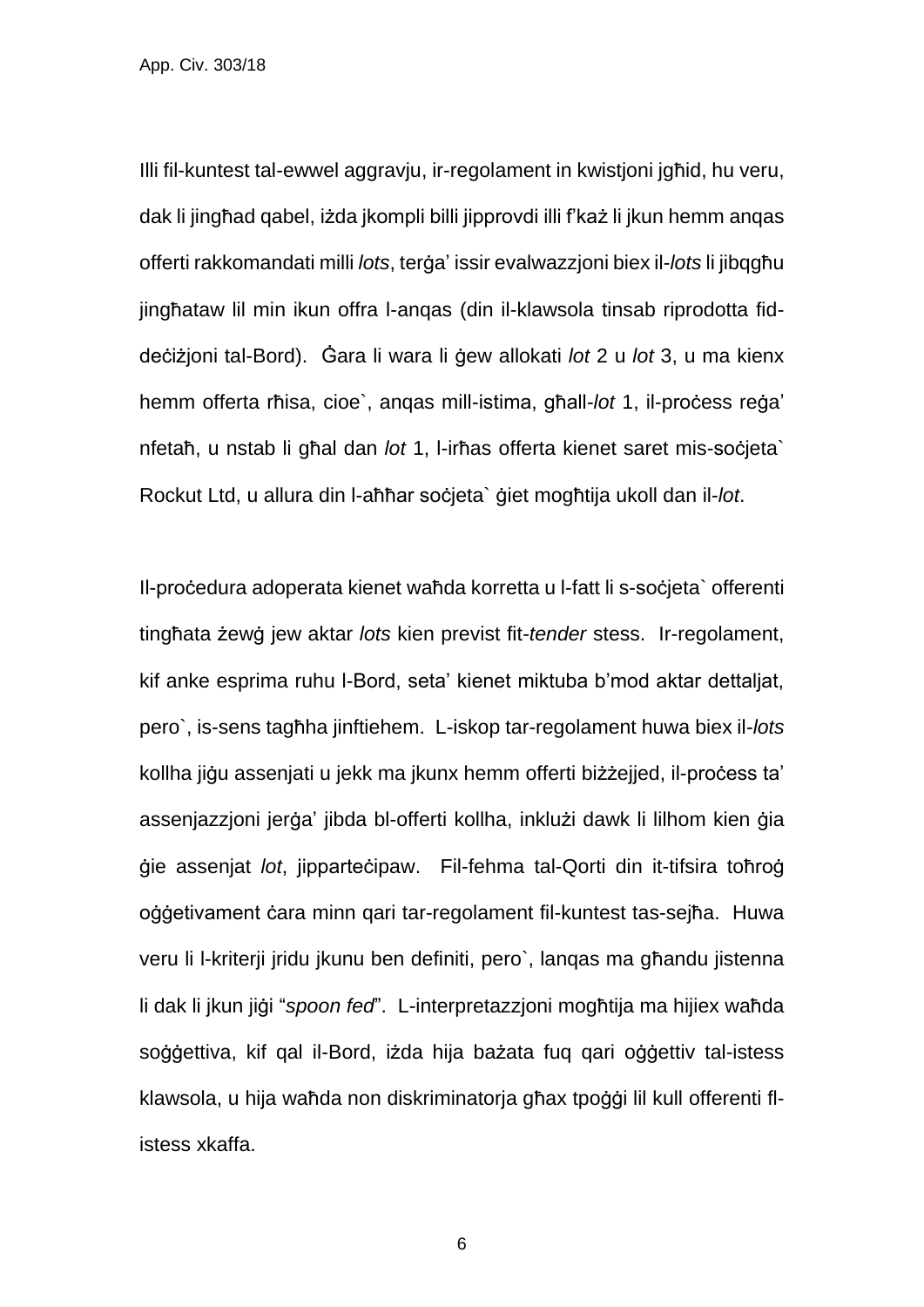Fil-kuntest tat-tieni aggravju, huwa ċar anke mir-regolamenti dwar l-Akkwist Pubbliku, li l-Awtorita` kontraenti tista' twarrab offerta li l-prezz tagħha jeċċedi l-baġit tal-Awtorita` (regolament 2 tal-Leġislazzjoni Sussidjarja 174.04 u regolament 18.1 tal-General Rules Governing Tenders) u hekk ġara f'dan il-każ fir-rigward tas-soċjetajiet rikorrenti. Dawn legalment għamlu offerta inaċċettabli u ġew, għalhekk skwalifikati.

Is-soċjetajiet rikorrenti jargumentaw li allura anke l-offerta ta' Rockut Ltd. kellha tiġi skwalifikata għax l-offerta tagħha kellha prezz ukoll għola millbaġit tal-Awtorita`. Dan hu minnu, pero`, filwagt li offerta tas-soċjetajiet rikorrenti kienet 64% ogħla, madwar €800,000, dik ta' Rockcut kienet biss ta' 1.8%, madwar €22,700. Fid-dawl tal-prinċipju ta' proporzjonalita` li għandu jnebbaħ il-proċess tal-għażla, din il-Qorti tapprezza li d-differenza fis-sejħa ta' Rockcut għandha titqies bħala waħda *de minimis*, u ma tarax li l-offerta tagħha kellha tiġi wkoll imwarrba. Kollox jiddependi mill-każ, iżda din il-Qorti tara illi differenza sa massimu ta' 3% tkun tollerabbli u offerta m'għandhiex titwarrab meta d-differenza tkun sa hekk. Ovvjament differenza ta' ftit aktar minn 3% tista' wkoll tkun *de minimis*, pero`, f'ġieħ it-trasparenza u l-kjarezza f'dawn l-affarijiet, din il-Qorti qed tistabilixxi massimu ta' 3% fid-differenza bejn il-prezz offrut u l-baġit tal-Awtorita` kontraenti.

7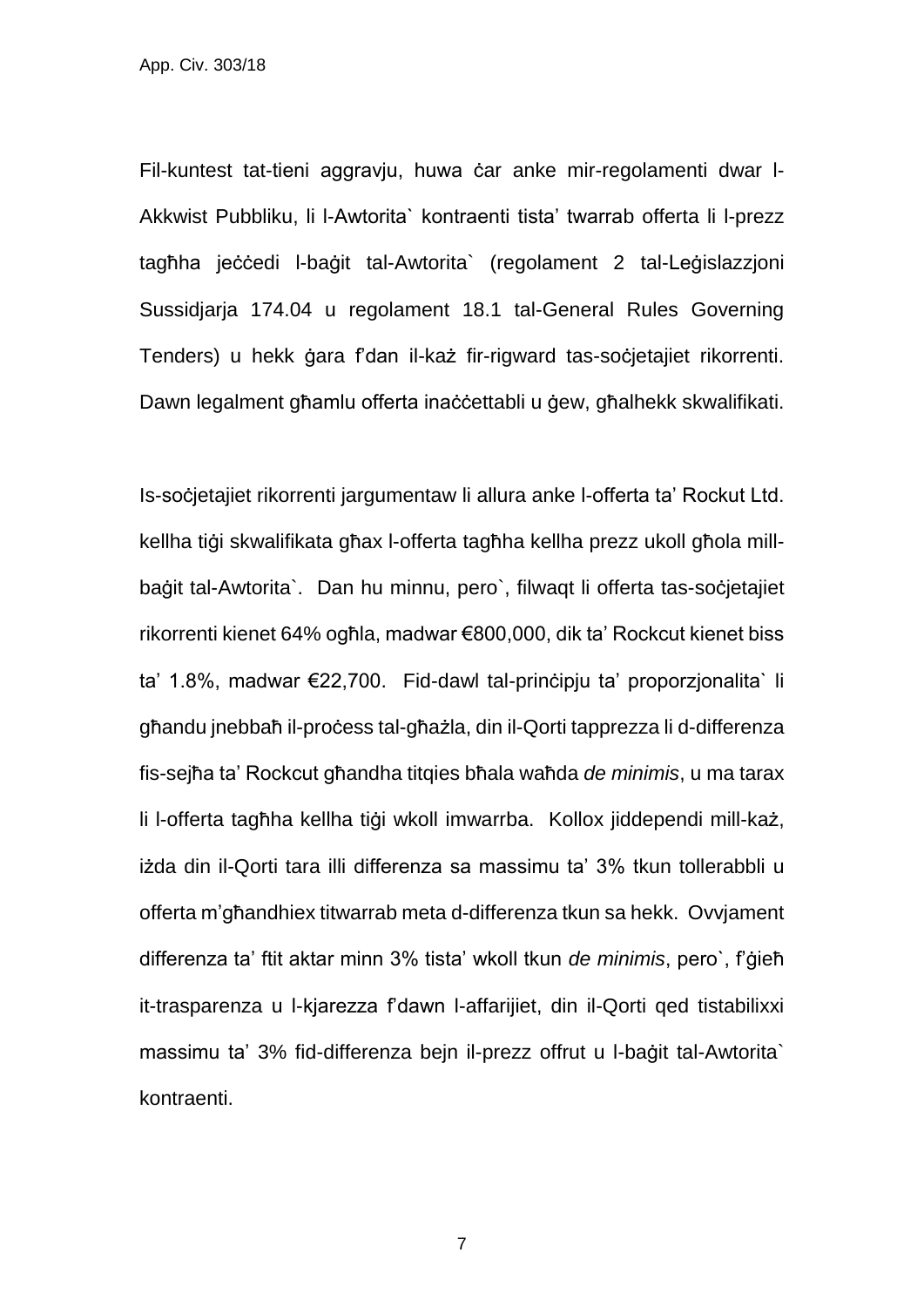Is-soċjetajiet rikorrenti jilmentaw mill-fatt illi huma, meta jitfgħu l-offerta, ma jkunux jafu l-baġit kemm hu. Dan hu veru, pero`, jgħodd għallkulħadd. Jekk il-valur stmat jiġi ppubblikat minn qabel ikun hemm ir-riskju kbir li offerenti joffru l-istess prezzjijiet eżatt u b'dan il-mod l-Awtorita` kontraenti tiġi f'qagħda li ma tkunx tista' tagħżel aktar liema hi l-aqwa offerta. B'dan il-mod, wieħed ikun ukoll qed iwaqqa' l-okkażjonijiet tagħha li tirčievi offerti li jkunu angas minn dak il-valur stmat u b'hekk titlef iċ-ċans li tikseb kuntratt b'valur li jkun vantaġġjuż għaliha.

Apparti dan jista' jingħad ukoll illi f'dan il-każ intalbet *bid bond* li ma teċċedix il-valur ta' żewġ miljun euro. Dan il-valur ma kienx jirrispekkia bi preċis il-baġit tal-Awtorita`, (li kien ta' madwar €1,200,000) pero`, kien indikazzjoni ta' x'kienet qed tistenna l-Awtorita`. Fil-fatt, filwaqt li l-prezz tal-offerta tas-soċjeta` rikorrenti kien jaqbeż din il-figura dik ta' Rockcut Ltd. ma kenitx taqbeż din il-figura.

L-istima għall-fini tal-*bid bond* m'għandhiex x'taqsam mal-baġit tal-Awtorita` li m'għandux ikun superat, pero`, din ir-riferenza qed issir f'dan il-każ biex tiġi ndikata l-qabża kbira fil-prezz tal-offerta tas-soċjetajiet rikorrenti.

8